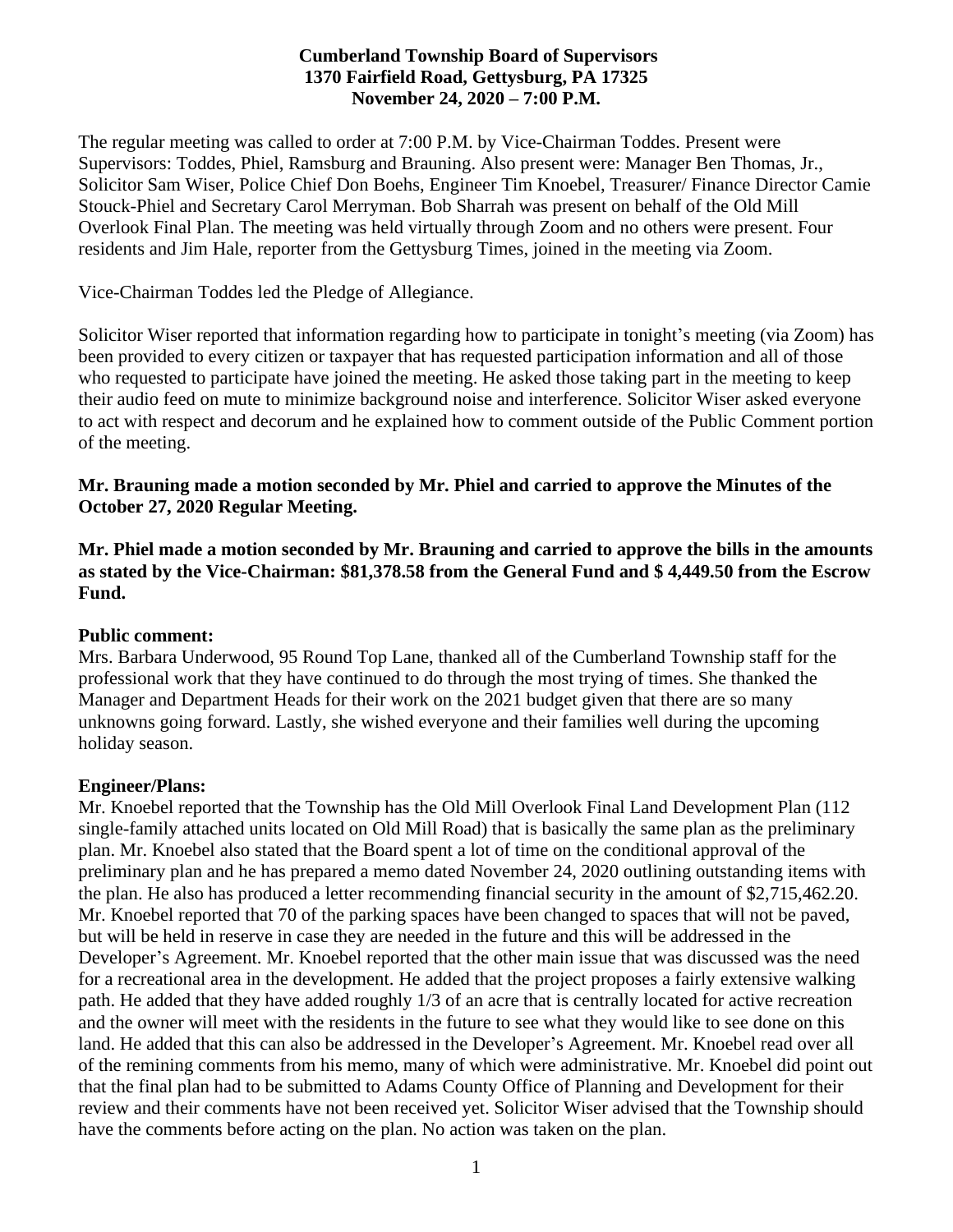**Police Report:** Police Chief Don Boehs presented a written and oral report of police activities for the month of October 2020 including: 268 complaints, 35 traffic stops, 15 traffic accidents, 8 targeted enforcements, 7,240 patrol miles and 43 walk-in complaints. He added that they assisted other agencies 12 times and they were assisted three times. There were four assists to Pa. State Police. Police Chief Boehs stated that he feels that the domestic and psych/suicide calls will continue to be on the rise next year.

# **Active Business:**

Mr. Thomas reported that the first item is approval of the Capital Reserve Fund, State Fund, Park and Rec Fund and Fire Tax Fund budgets for 2021. Mr. Thomas added that he feels that all of the budgets are ready for approval with the exception of the Capital Reserve Fund since information is missing regarding the purchase of police vehicles. Mr. Thomas asked the Board to review the information that has been provided by the Police Chief for leasing the vehicles verses buying the vehicles. The Board agreed to wait on approval of the Capital Reserve Fund until all of the information on the purchase of the vehicles is received. **Mr. Phiel made a motion seconded by Mrs. Ramsburg and carried to approve the Preliminary State Fund, Park and Rec Fund and Fire Tax Fund budgets.**

Mr. Thomas also reported that the staff and Finance Committee is proposing health insurance coverage for 2021 through Pa. Municipal Health Insurance Cooperative (PMHIC), a pool of municipalities that was formed in 2006. He explained that PMHIC prices out a host of different coverages and the best coverage for the Township is Capital Blue Cross. Mr. Thomas added that he spoke to Mr. Ed Thompson from the Teamsters regarding changing from Highmark Blue Shield to Capital Blue Cross and he does not have any concern with the change because the coverage is identical to what we currently have. Mr. Thomas added that the Township will save approximately \$46,000.00 in 2021 and this would be a three-year commitment so there will be no need to shop around for the next two years. He added that you can get a rebate when you have a good claim year and when you have a bad claim year the increase is usually less because it is shared with the other municipalities in the pool. **Mr. Phiel made a motion seconded by Mrs. Ramsburg and carried to approve the 2021 health care coverage with PMHIC – Capital Blue Cross.** 

# **Mrs. Ramsburg made a motion seconded by Mr. Brauning and carried to appoint Carol Merryman Assistant Treasurer.**

Mr. Thomas affirmed that he signed a contract for the Township's electrical agreement with New Wave Energy. He added that the new rate is .053 per KWh and the renewal rate with Constellation Energy was going to be .0612 per KWh (plus a tax that everyone has to pay). Mr. Thomas added that the bid was done through an auction and is good for the next 24 months.

Mr. Thomas also reported that the Board authorized Pa. Dept. of Transportation (PennDOT) to do a speed study on Barlow Road (SR2001). The posted speed limit is 45 mph and PennDOT did respond that 45 mph is an appropriate speed limit. Mr. Thomas reported that the resident that requested the speed limit reduction has already been notified of PennDOT's decision.

Mr. Thomas reported that there is a new Corporate Authorization Resolution for ACNB Bank that needs to be signed by everyone to add the new Treasurer/Finance Director as a signatory for the Township. **Mrs. Ramsburg made a motion seconded by Mr. Brauning and carried to authorize the new Corporate Authorization Resolution for ACNB adding Camie Stouck-Phiel, Treasurer/Finance Director, as signatory for the Township.**